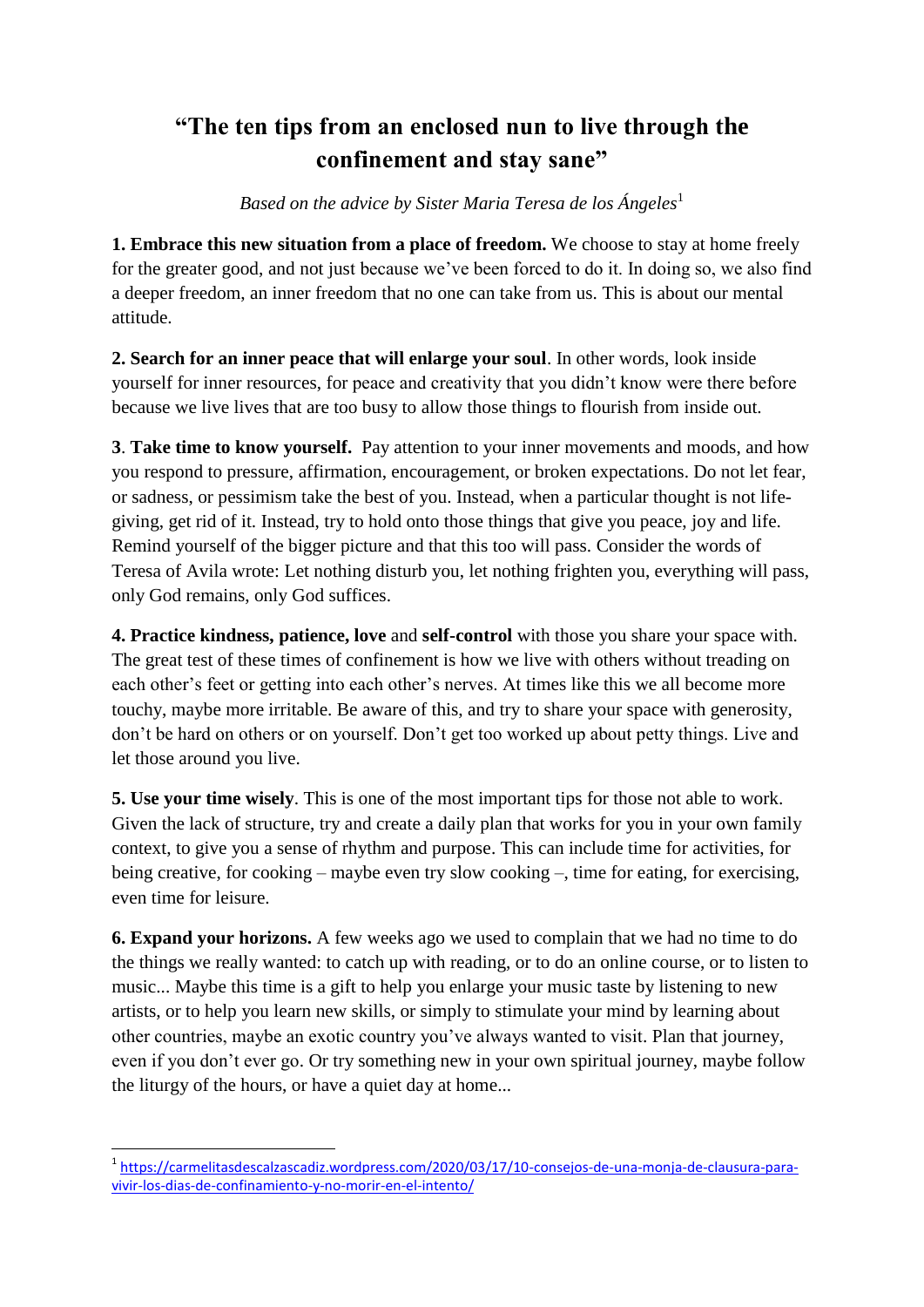**7. If you are particularly sensitive**, try to avoid listening to the news all the time, especially now that all news seem overwhelmingly bad news, and avoid having conversations which enter into a negative spiral. Do not spend too much time in front of a screen – we tend to think about teenagers as suffering from *screenitis* or addiction to their mobile phones, tablets or computers. But sometimes, we adults can fall into the same pattern. Instead, try and play some happy music, even when you're cooking, and let your body move with it... even if you make a fool of yourself, dancing is a deeply healing activity.

**8. You are not isolated**. You may be on your own, but you are not alone. Our friends and families may not be physically with us, but we can stay in touch with them in many different ways: picking up the phone, or face-timing or whatsapp video calling, through social media. We may also find time to sit down and write an old fashion letter to someone who's been on our hearts recently. If you live with others, try to communicate practicing the skill of intentional listening; that is, being fully present to them, and paying attention both to their words and to their mood and body language. Know that you are connected with others, and also with God. You are not alone.

**9. Take time to reflect and connect with God**. Within your daily rhythm, make sure to include a bit of time to reflect and meditate on your life, on what you are learning about yourself through this new situation. Think about how you can improve as a human being, how God may be doing something new in your own life, so that when this crisis and confinement is over, you will emerge as a stronger, happier, kinder, better person. And every so many days, if you're able, you may feel like taking a Quiet Day, just like this, to be in silence, to reflect, to think, to meditate. Times to be spiritually nourished and refreshed.

**10. Pray**. Prayer underpins all the above. Let prayer sustain who you are and what you do during these challenging times. Take time to be in God's presence, to hear God's voice in the silence of your hearts, in the reading of the scriptures, in your own breathing – the breathing that reminds you that you are alive, the breathing that reminds you that God's *ruah*, God's breath, God's life, dwells deep within you, that God's love fills every bone, muscle and cell in your body. And in that place of prayer, also open your heart to God, bring to God the needs of the world around you and of people you care for, and of those who are in greatest need. Take time to pray.